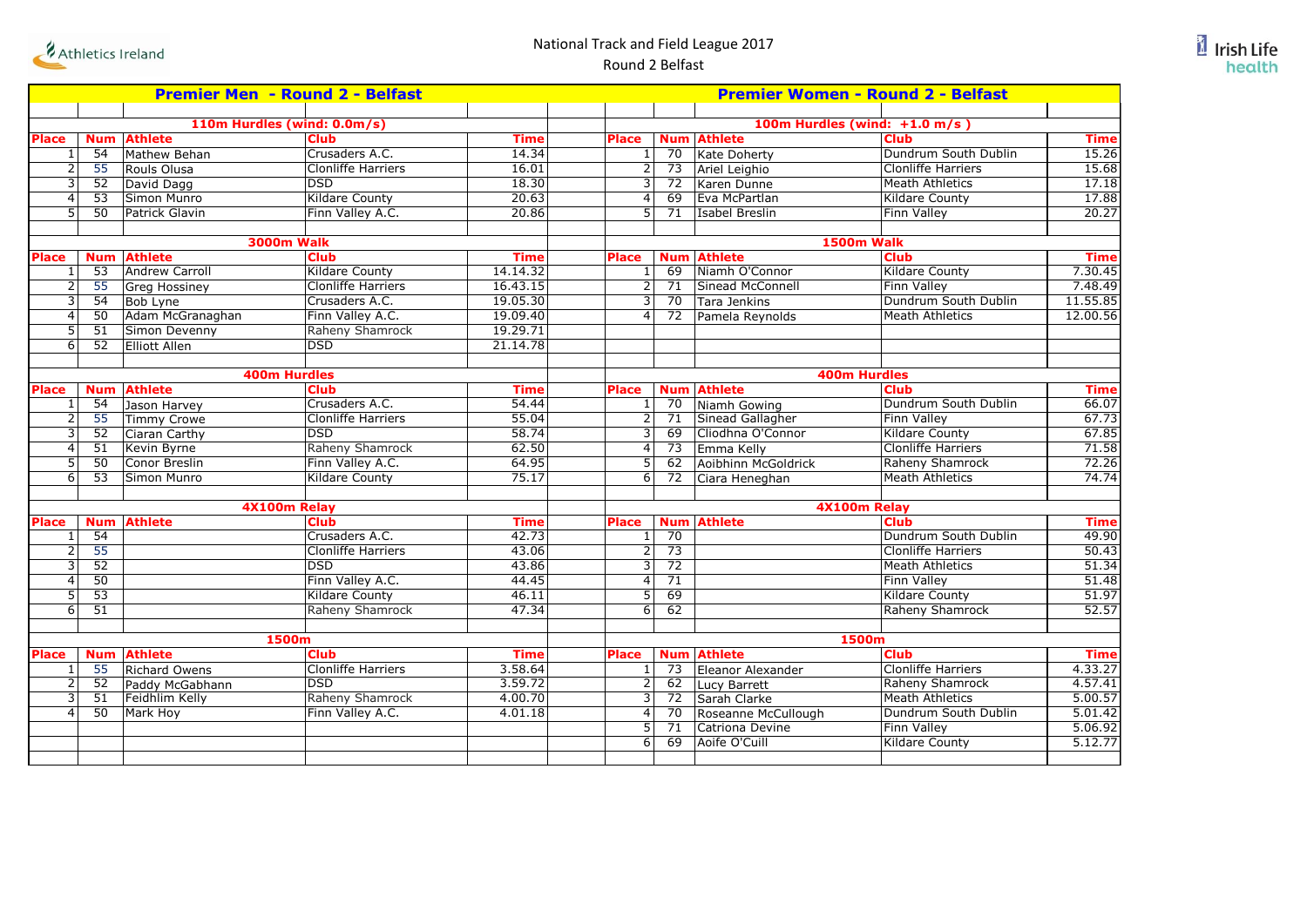



|                | 400m            |                      |                           |             |                  | 400m                  |                      |                           |             |  |  |
|----------------|-----------------|----------------------|---------------------------|-------------|------------------|-----------------------|----------------------|---------------------------|-------------|--|--|
| <b>Place</b>   | <b>Num</b>      | <b>Athlete</b>       | <b>Club</b>               | <b>Time</b> | Place            | <b>Num</b>            | <b>Athlete</b>       | <b>Club</b>               | <b>Time</b> |  |  |
|                | 54              | Brian Murphy         | Crusaders A.C.            | 48.20       | 1 <sup>1</sup>   | $\overline{70}$       | Sinead Denny         | Dundrum South Dublin      | 53.91       |  |  |
|                | 51              | Kieran Kelly         | Raheny Shamrock           | 48.65       | $\overline{2}$   | 69                    | Clare Mooney         | Kildare County            | 55.54       |  |  |
|                | 52              | Aengus Meldon        | <b>DSD</b>                | 49.87       | $\overline{3}$   | 73                    | Leah Bergin          | <b>Clonliffe Harriers</b> | 60.00       |  |  |
|                | $\overline{50}$ | Shane Irwin          | Finn Valley A.C.          | 50.06       | 4                | 62                    | Aoibhinn McGoldrick  | Raheny Shamrock           | 60.65       |  |  |
|                | 55              | Mark McDonald        | <b>Clonliffe Harriers</b> | 51.23       | 5                | 71                    | Sinead Gallagher     | Finn Valley               | 62.52       |  |  |
|                | $\overline{53}$ | Eoin O'Connor        | <b>Kildare County</b>     | 55.20       | $6 \overline{6}$ | $\overline{72}$       | Laura Heneghan       | <b>Meath Athletics</b>    | 68.07       |  |  |
|                |                 |                      |                           |             |                  |                       |                      |                           |             |  |  |
|                |                 |                      | 3000m S/C                 |             |                  | 3000m                 |                      |                           |             |  |  |
| <b>Place</b>   | <b>Num</b>      | <b>Athlete</b>       | <b>Club</b>               | <b>Time</b> | <b>Place</b>     | <b>Num</b>            | <b>Athlete</b>       | <b>Club</b>               | <b>Time</b> |  |  |
| 1 <sup>1</sup> | $\overline{51}$ | <b>Freddy Sittuk</b> | Raheny Shamrock           | 9.36.42     | 1 <sup>1</sup>   | 69                    | Rachel Smith         | <b>Kildare County</b>     | 9.41.86     |  |  |
| $\overline{2}$ | 52              | Mark Conway          | DSD                       | 10.14.36    | <sub>2</sub>     | $\overline{70}$       | Fiona Clinton        | Dundrum South Dublin      | 9.47.44     |  |  |
| 3              | 55              | Sean O'Leary         | <b>Clonliffe Harriers</b> | 10.36.46    | $\overline{3}$   | 71                    | Teresa Doherty       | Finn Valley               | 9.51.22     |  |  |
| $\overline{4}$ | 50              | Shane Gallagher      | Finn Valley A.C.          | 10.57.51    | $\overline{4}$   | $\overline{72}$       | Emilia Dan           | <b>Meath Athletics</b>    | 10.52.59    |  |  |
| 5              | 54              | Gary Park            | Crusaders A.C.            | 12.19.31    | 5                | 62                    | Laura Brennan        | Raheny Shamrock           | 11.10.74    |  |  |
|                |                 |                      |                           |             | 6                | 73                    | Alannah Cooley       | Clonliffe Harriers        | 11.43.41    |  |  |
|                |                 |                      |                           |             |                  |                       |                      |                           |             |  |  |
|                |                 |                      | 200m (wind: $+0.7$ m/s)   |             |                  | 200m (wind: -1.0 m/s) |                      |                           |             |  |  |
| <b>Place</b>   | <b>Num</b>      | <b>Athlete</b>       | <b>Club</b>               | <b>Time</b> | <b>Place</b>     | <b>Num</b>            | <b>Athlete</b>       | <b>Club</b>               | <b>Time</b> |  |  |
| $\mathbf{1}$   | 54              | <b>Andrew Mellon</b> | Crusaders A.C.            | 22.20       | $1\vert$         | 70                    | Mollie O'Reilly      | Dundrum South Dublin      | 24.95       |  |  |
| $\overline{2}$ | 52              | James Holden         | <b>DSD</b>                | 22.64       | $\overline{2}$   | 73                    | Leah Moore           | <b>Clonliffe Harriers</b> | 25.03       |  |  |
| 3              | 50              | Shane Irwin          | Finn Valley A.C.          | 22.95       | 3                | 62                    | Aisling Drumgoole    | Raheny Shamrock           | 25.57       |  |  |
| $\overline{4}$ | 51              | Conall O'Toole       | Raheny Shamrock           | 23.61       | $\overline{4}$   | 71                    | Janine Boyle         | <b>Finn Valley</b>        | 25.83       |  |  |
| 5              | 55              | Israel Ibanu         | <b>Clonliffe Harriers</b> | 23.61       | 5 <sup>1</sup>   | 69                    | <b>Ellie O'Toole</b> | <b>Kildare County</b>     | 26.65       |  |  |
| 6              | $\overline{53}$ | Stephen Oyinolla     | <b>Kildare County</b>     | 24.42       | 6                | $\overline{72}$       | Aisling O'Flynn      | <b>Meath Athletics</b>    | 27.76       |  |  |
|                |                 |                      |                           |             |                  |                       |                      |                           |             |  |  |
|                | <b>800m</b>     |                      |                           |             |                  | <b>800m</b>           |                      |                           |             |  |  |
| <b>Place</b>   | <b>Num</b>      | <b>Athlete</b>       | <b>Club</b>               | <b>Time</b> | <b>Place</b>     | <b>Num</b>            | <b>Athlete</b>       | <b>Club</b>               | <b>Time</b> |  |  |
| 1              | 51              | Kieran Kelly         | Raheny Shamrock           | 1.54.17     | $1\vert$         | 69                    | Rachel Smith         | <b>Kildare County</b>     | 2.11.60     |  |  |
| $\overline{2}$ | 54              | Kevin Woods          | Crusaders A.C.            | 1.55.63     | $\overline{2}$   | $\overline{71}$       | <b>Teresa Dohery</b> | <b>Finn Valley</b>        | 2.21.56     |  |  |
| 3              | 53              | <b>Kevin Kelly</b>   | <b>Kildare County</b>     | 1.56.83     | $\overline{3}$   | 70                    | Grace Dervan         | Dundrum South Dublin      | 2.21.91     |  |  |
| $\overline{4}$ | 55              | Cathal Doyle         | <b>Clonliffe Harriers</b> | 1.56.96     | $\overline{a}$   | 62                    | Susie O'Flynn        | Raheny Shamrock           | 2.22.35     |  |  |
| 5              | 52              | Aengus Holden        | <b>DSD</b>                | 1.59.40     | $\overline{5}$   | 72                    | Sarah Clarke         | <b>Meath Athletics</b>    | 2.23.81     |  |  |
| $\overline{6}$ | 50              | Aaron McGlynn        | Finn Valley A.C.          | 2.00.50     | 6                | 73                    | <b>Emer Treacy</b>   | <b>Clonliffe Harriers</b> | 2.29.59     |  |  |
|                |                 |                      |                           |             |                  |                       |                      |                           |             |  |  |
|                |                 |                      | 5000m                     |             |                  |                       |                      |                           |             |  |  |
| <b>Place</b>   | <b>Num</b>      | <b>Athlete</b>       | <b>Club</b>               | <b>Time</b> |                  |                       |                      |                           |             |  |  |
|                | 50              | <b>Mark McPaul</b>   | Finn Valley A.C.          | 16.10.26    |                  |                       |                      |                           |             |  |  |
|                | $\overline{51}$ | <b>Freddy Sittuk</b> | Raheny Shamrock           | 15.05.50    |                  |                       |                      |                           |             |  |  |
|                | 52              | John Eves            | <b>DSD</b>                | 15.06.48    |                  |                       |                      |                           |             |  |  |
|                | 53              | Dave O'Connor        | <b>Kildare County</b>     | 16.05.08    |                  |                       |                      |                           |             |  |  |
|                | 54              | Karl Fahy            | Crusaders A.C.            | 16.15.79    |                  |                       |                      |                           |             |  |  |
|                | 55              | Adam O'Brien         | <b>Clonliffe Harriers</b> | 15.17.78    |                  |                       |                      |                           |             |  |  |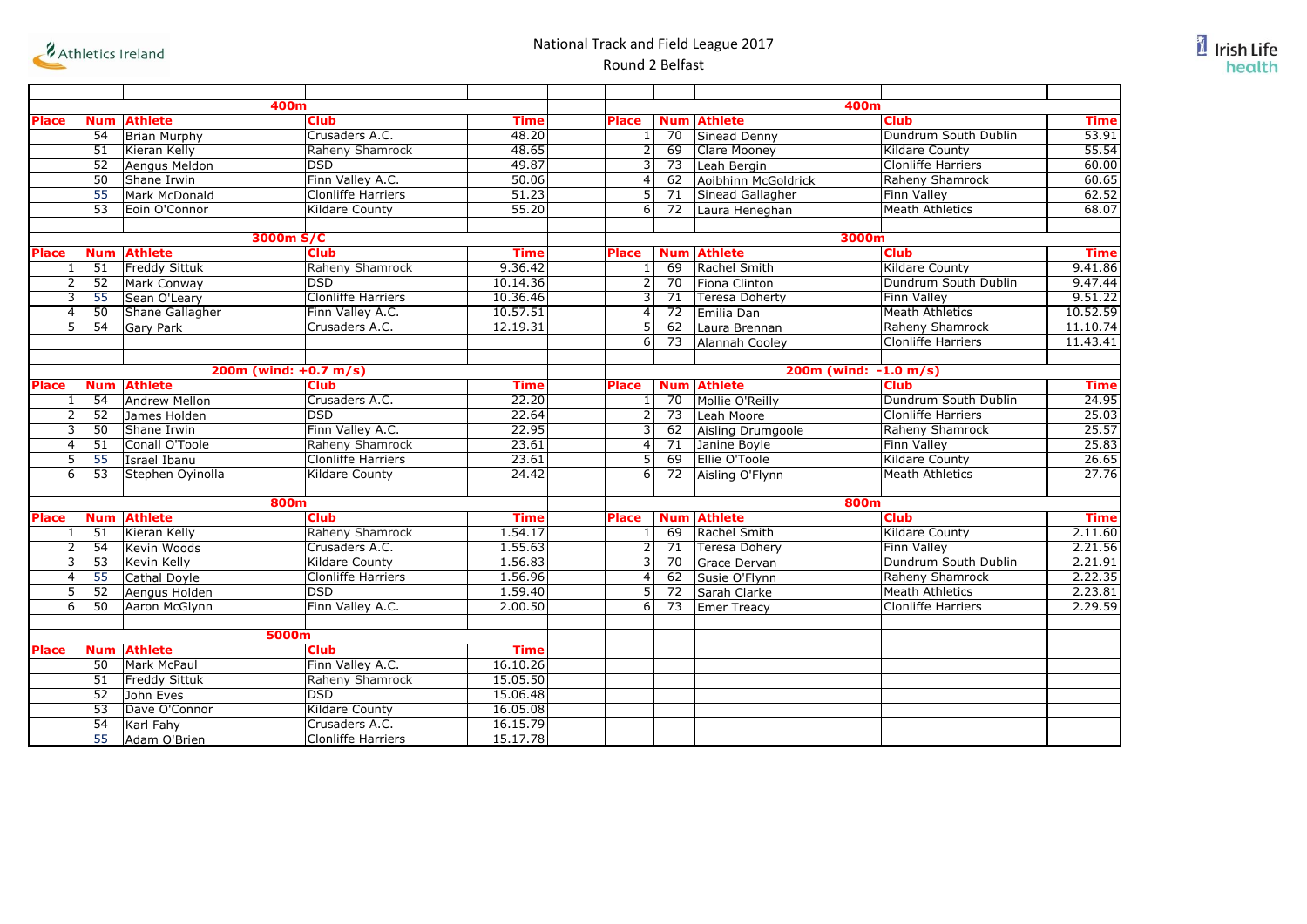



|                         |                  | 100m (wind: $+0.0$ m/s) |                           |                 |  |                         |                 |                    | 100m (wind: $-0.9$ m/s)   |                 |
|-------------------------|------------------|-------------------------|---------------------------|-----------------|--|-------------------------|-----------------|--------------------|---------------------------|-----------------|
| Place                   | <b>Num</b>       | <b>Athlete</b>          | <b>Club</b>               | Time            |  | <b>Place</b>            | <b>Num</b>      | <b>Athlete</b>     | <b>Club</b>               | <b>Time</b>     |
| $\mathbf{1}$            | 55               | Leo Morgan              | <b>Clonliffe Harriers</b> | 10.87           |  | $\overline{1}$          | $\overline{73}$ | Leah Moore         | <b>Clonliffe Harriers</b> | 12.40           |
| $\overline{2}$          | 51               | Mark Smyth              | Raheny Shamrock           | 10.92           |  | $\overline{2}$          | 71              | Janine Boyle       | <b>Finn Valley</b>        | 12.45           |
| $\overline{\mathbf{3}}$ | 52               | Mark Kavanagh           | <b>DSD</b>                | 11.06           |  | $\overline{3}$          | 62              | Aisling Drumgoole  | Raheny Shamrock           | 12.50           |
| $\overline{4}$          | 54               | <b>Andrew Mellon</b>    | Crusaders A.C.            | 11.12           |  | 4                       | 70              | Katie Berney       | Dundrum South Dublin      | 12.92           |
| 5                       | 50               | Joey Donald             | Finn Valley A.C.          | 11.60           |  | 5 <sup>1</sup>          | 69              | Keela McGee        | <b>Kildare County</b>     | 13.18           |
| 6                       | 53               | Des Egbobot             | <b>Kildare County</b>     | 12.44           |  | $6\overline{6}$         | 72              | Niamh Hetherington | Meath Athletics           | 13.80           |
|                         |                  |                         |                           |                 |  |                         |                 |                    |                           |                 |
|                         |                  | 4X400m                  |                           |                 |  |                         |                 |                    | 4X400m                    |                 |
| <b>Place</b>            | <b>Num</b>       | <b>Athlete</b>          | <b>Club</b>               | <b>Time</b>     |  | <b>Place</b>            | <b>Num</b>      | <b>Athlete</b>     | <b>Club</b>               | <b>Time</b>     |
| 1                       | 54               |                         | Crusaders A.C.            | 3.19.59         |  | $1\vert$                | 70              |                    | Dundrum South Dublin      | 4.02.51         |
| $\overline{2}$          | $\overline{52}$  |                         | DSD                       | 3.27.63         |  | $\overline{2}$          | 69              |                    | <b>Kildare County</b>     | 4.04.05         |
| 3                       | 51               |                         | Raheny Shamrock           | 3.28.24         |  | $\overline{\mathbf{3}}$ | 62              |                    | Raheny Shamrock           | 4.07.52         |
| $\overline{4}$          | 50               |                         | Finn Valley A.C.          | 3.32.24         |  | $\overline{4}$          | 73              |                    | <b>Clonliffe Harriers</b> | 4.07.97         |
| $\overline{5}$          | 55               |                         | Clonliffe Harriers        | 3.39.14         |  | $\overline{5}$          | $\overline{71}$ |                    | Finn Valley               | 4.23.96         |
| $\overline{6}$          | 53               |                         | Kildare County            | 3.42.34         |  | $\overline{6}$          | 72              |                    | Meath Athletics           | 4.44.59         |
|                         |                  |                         |                           |                 |  |                         |                 |                    |                           |                 |
|                         |                  | <b>Hammer</b>           |                           |                 |  |                         |                 |                    | <b>Hammer</b>             |                 |
| <b>Place</b>            | <b>Num</b>       | <b>Athlete</b>          | <b>Club</b>               | <b>Distance</b> |  | <b>Place</b>            | <b>Num</b>      | <b>Athlete</b>     | <b>Club</b>               | <b>Distance</b> |
| 1                       | 55               | Simon Galligan          | <b>Clonliffe Harriers</b> | 56.95           |  | $1\vert$                | 73              | Caoimhe Morris     | <b>Clonliffe Harriers</b> | 40.63           |
| $\overline{2}$          | 54               | <b>Ciaran Donneally</b> | Crusaders A.C.            | 44.99           |  | $\overline{2}$          | 62              | Mieke Kiernan      | Raheny Shamrock           | 39.53           |
| $\overline{3}$          | 52               | Andy Thompson           | <b>DSD</b>                | 23.86           |  | $\overline{3}$          | $\overline{71}$ | Jade Leeper        | Finn Valley               | 22.58           |
| $\overline{4}$          | 53               | Micheal Kenny           | <b>Kildare County</b>     | 18.37           |  | $\overline{4}$          | 70              | Rose Alice Murphy  | Dundrum South Dublin      | 22.35           |
| $\overline{5}$          | 50               | Brian Breslin           | Finn Valley A.C.          | 16.69           |  | 5 <sup>1</sup>          | 69              | Pauline Kenny      | <b>Kildare County</b>     | 20.39           |
|                         |                  |                         |                           |                 |  | $6\sqrt{2}$             | 72              | Karen Dunne        | <b>Meath Athletics</b>    | 19.95           |
|                         |                  |                         |                           |                 |  |                         |                 |                    |                           |                 |
|                         |                  | <b>Pole Vault</b>       |                           |                 |  |                         |                 |                    | <b>Pole Vault</b>         |                 |
| <b>Place</b>            | <b>Num</b>       | <b>Athlete</b>          | <b>Club</b>               | <b>Height</b>   |  | Place                   | <b>Num</b>      | <b>Athlete</b>     | <b>Club</b>               | <b>Height</b>   |
| $\vert$ 1               | 55               | David Donegan           | <b>Clonliffe Harriers</b> | 4.20            |  | $1\vert$                | 73              | Ariel Lieghio      | <b>Clonliffe Harriers</b> | N <sub>H</sub>  |
| $\overline{2}$          | 51               | Conor Bermingham        | Raheny Shamrock           | 4.00            |  |                         |                 |                    |                           |                 |
|                         |                  |                         |                           |                 |  |                         |                 |                    |                           |                 |
|                         | <b>Long Jump</b> |                         |                           |                 |  | <b>Long Jump</b>        |                 |                    |                           |                 |
| Place                   | <b>Num</b>       | <b>Athlete</b>          | <b>Club</b>               | <b>Distance</b> |  | Place                   | <b>Num</b>      | <b>Athlete</b>     | <b>Club</b>               | <b>Distance</b> |
| 1                       | 54               | Adam McMullan           | Crusaders A.C.            | 7.46            |  | 1                       | 69              | Vivian Fleischer   | <b>Kildare County</b>     | 5.41            |
| $\overline{2}$          | 51               | Colm Burke              | Raheny Shamrock           | 7.13            |  | $\overline{2}$          | 71              | Aine Kerr          | <b>Finn Valley</b>        | 5.15            |
| $\overline{3}$          | 55               | Keith Marks             | Clonliffe Harriers        | 7.07            |  | $\overline{3}$          | $\overline{70}$ | Molly Hourihan     | Dundrum South Dublin      | 5.11            |
| $\overline{4}$          | 50               | Ian Brennan             | Finn Valley A.C.          | 6.41            |  | $\overline{4}$          | 62              | Kim O'Hare         | Raheny Shamrock           | 4.59            |
| $\overline{5}$          | $\overline{53}$  | Lucas Moylan            | <b>Kildare County</b>     | 5.96            |  | 5                       | $\overline{73}$ | Rebecca Fitzsimons | <b>Clonliffe Harriers</b> | 4.44            |
| 6                       | $\overline{52}$  | <b>Ben Davidson</b>     | <b>DSD</b>                | 5.41            |  | 6 <sup>1</sup>          | 72              | Ciara Heneghan     | <b>Meath Athletics</b>    | 3.84            |
|                         |                  |                         |                           |                 |  |                         |                 |                    |                           |                 |
|                         |                  |                         |                           |                 |  |                         |                 |                    | <b>Shot Putt</b>          |                 |
|                         |                  | <b>Shot Putt</b>        |                           |                 |  | <b>Place</b>            | <b>Num</b>      | <b>Athlete</b>     | <b>Club</b>               | <b>Distance</b> |
| <b>Place</b>            | <b>Num</b>       | <b>Athlete</b>          | <b>Club</b>               | <b>Distance</b> |  | $1\vert$                | 71              | Bridget McDyer     | Finn Valley               | 9.67            |
|                         | 50               | John Kelly              | Finn Valley A.C.          | 16.89           |  | $\overline{2}$          | 62              | Helen Buckley      | Raheny Shamrock           | 9.44            |
|                         | 54               | James Kelly             | Crusaders A.C.            | 11.84           |  | $\overline{3}$          | 69              | Laura Quigley      | <b>Kildare County</b>     | 8.78            |
|                         | $\overline{53}$  | Graham Dean             | <b>Kildare County</b>     | 10.96           |  | $\vert$                 | 72              | Niamh Maguire      | <b>Meath Athletics</b>    | 8.55            |
|                         | 52               | <b>Andy Thompson</b>    | <b>DSD</b>                | 9.86            |  | 5 <sup>1</sup>          | $\overline{73}$ | Denise Byrne       | <b>Clonliffe Harriers</b> | 8.25            |
|                         | 51               | Bill Oshafi             | Raheny Shamrock           | 8.66            |  | 6 <sup>1</sup>          | 70              | Emmy Coffey Nguyen | Dundrum South Dublin      | 8.13            |
|                         | 55               | <b>Brian Tobin</b>      | Clonliffe Harriers        | 8.00            |  |                         |                 |                    |                           |                 |